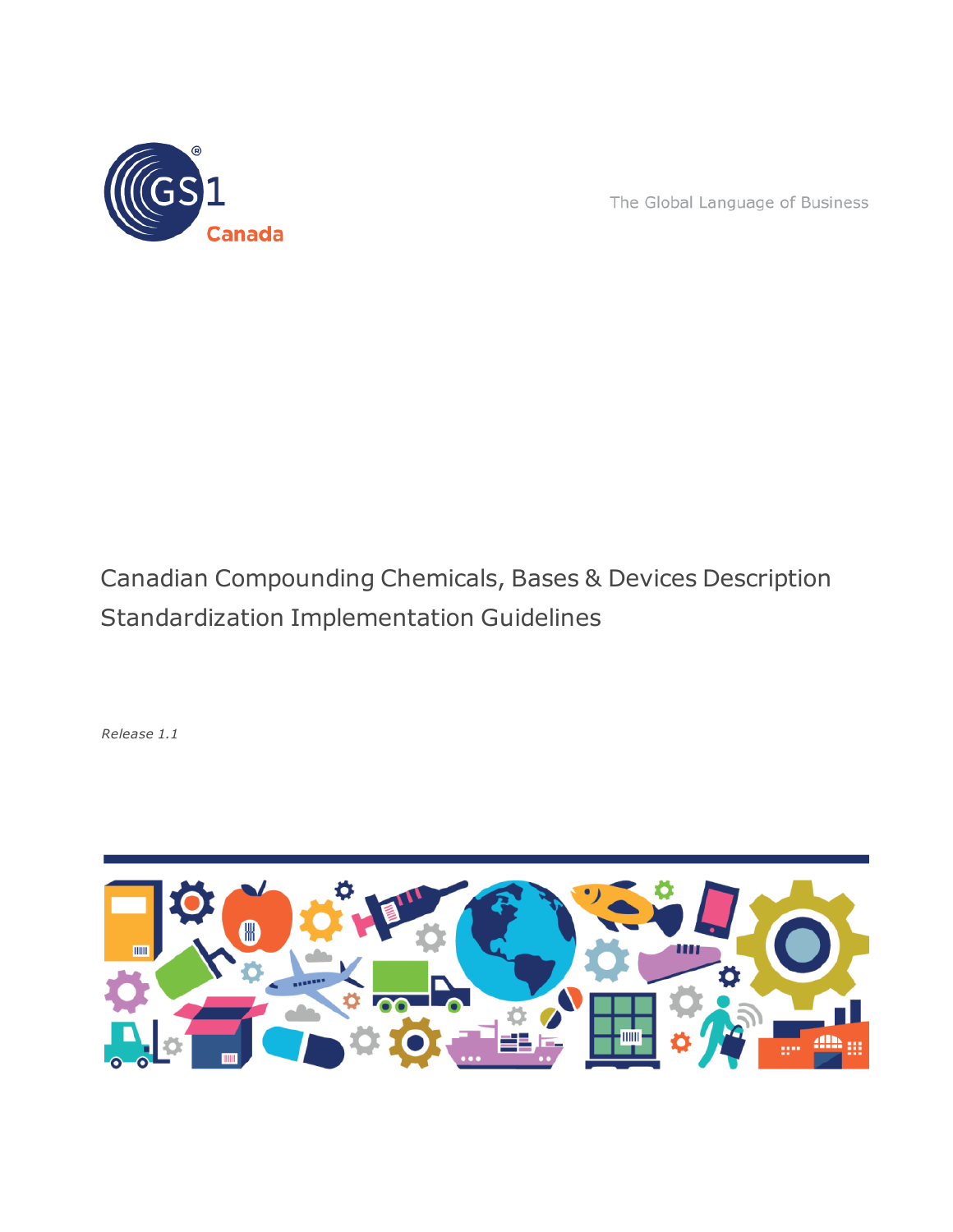Canadian Compounding Chemicals, Bases & Devices Description Standardization Implementation Guidelines

The information contained in this document is privileged and confidential and may otherwise be exempt from disclosure under applicable law. It is intended solely for the entity with whom GS1 Canada has contracted for the purposes set forth in such contract. Use of the information in this document is for the designated recipient only and any dissemination, distribution or copying of this material by any entity other than the designated recipient is strictly prohibited without the express written consent of GS1 Canada.

If you obtain access to GS1 Canada information that is not intended for you, please notify GS1 Canada immediately.

Information in this document is subject to change without notice.

Product names mentioned herein may be trademarks and/or registered trademarks of their respective companies.

Published in Canada 2017-05

Copyright © 2017 GS1 Canada. All rights reserved.

GS1 Canada

1500 Don Mills Road, Suite 800

Toronto, Ontario, M3B 3K4

P 416.510.8039

P 1.800.567.7084

F 416.510.1916

E ECCnetsupport@gs1ca.org

www.gs1ca.org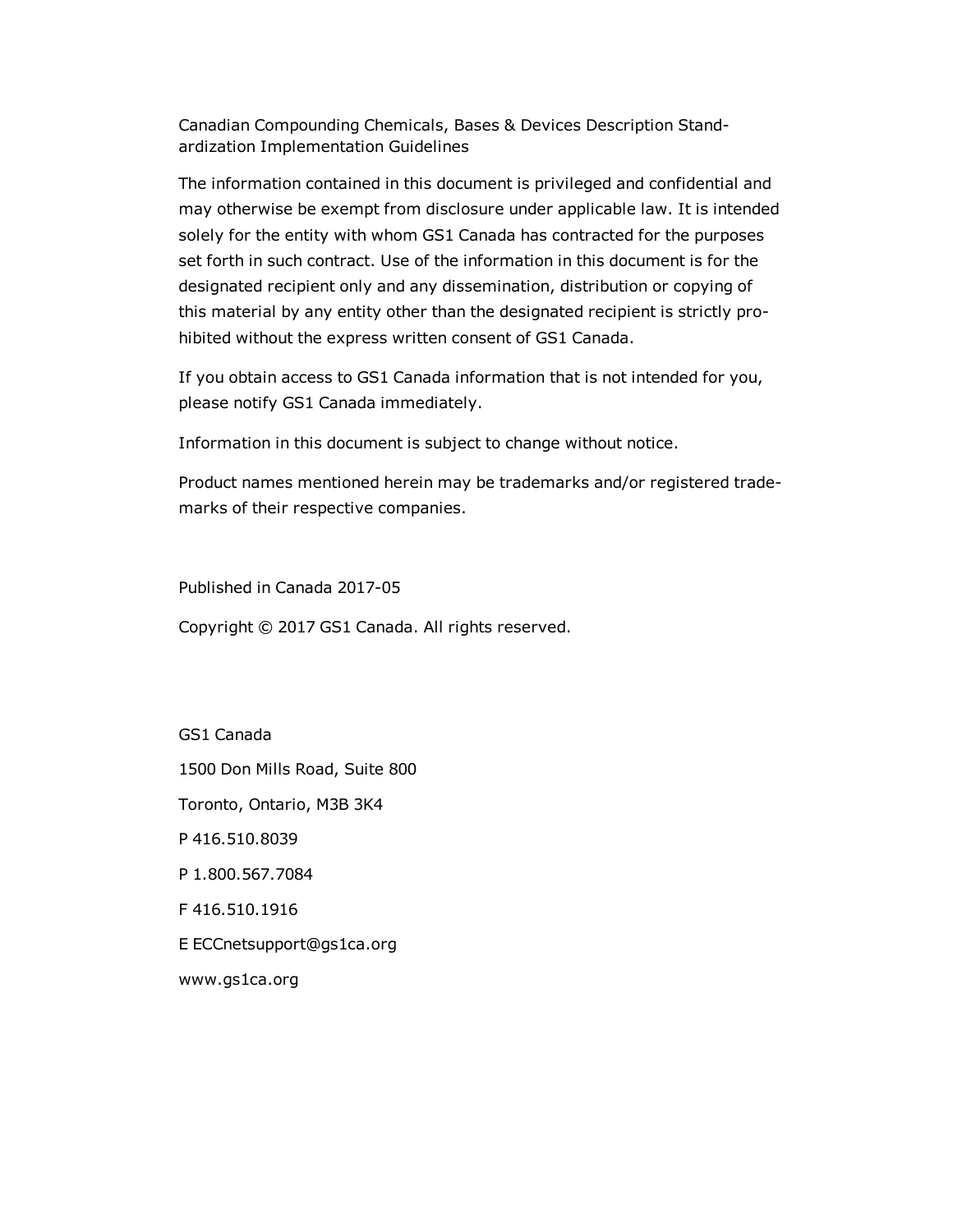

## **Document Summary**

| <b>Document Item</b>        | <b>Current Value</b>                                                                                                                                                                                                                   |
|-----------------------------|----------------------------------------------------------------------------------------------------------------------------------------------------------------------------------------------------------------------------------------|
| Date Last Modified Approved | May 6, 2015                                                                                                                                                                                                                            |
| Document Description        | Supplements the formal GS1 Canada Pharmacy<br>Compounding Chemicals, Bases and Devices subset<br>to provide information on the standardization of the<br>short, extended and product descriptions for the sup-<br>ply chain in Canada. |

## **Content Developers**

| <b>Name</b>          | <b>Company</b>                         | <b>Title</b>                                          |
|----------------------|----------------------------------------|-------------------------------------------------------|
| Jean-François Dufour | Galenova                               | <b>Production Manager</b>                             |
| Darlene Wilkes       | McKesson Canada                        | Manager, File Control                                 |
| Amin Osmani          | Medisca Pharmaceutique                 | <b>Business Development Man-</b><br>ager              |
| Steven Hansen        | PCCA Corp.                             | QC/QA/Regulatory Affairs<br>Manager                   |
| Tanya Merritt*       | PCCA Corp.                             | Manager - Customer Ser-<br>vices/Events               |
| Colleen Hong*        | Sobeys Pharmacy<br>Group/Lawtons Drugs | Director RX Category Man-<br>agement and Procurement  |
| Mike Clancey         | Sobeys Pharmacy<br>Group/Lawtons Drugs | Regulatory QPIC at the Law-<br>tons Wholesale         |
| Doris Nessim         | GS1 Canada                             | Vice President, Pharmacy,<br>Patient Safety & eHealth |
| Natalia Yusseem      | GS1 Canada                             | GS1 Canada Business Ana-<br>lyst                      |
| Rita Laur*           | GS1 Canada                             | Director Standards                                    |
| Zubair Nazir         | GS1 Canada                             | <b>Standards Specialist</b>                           |

\* Co-chairs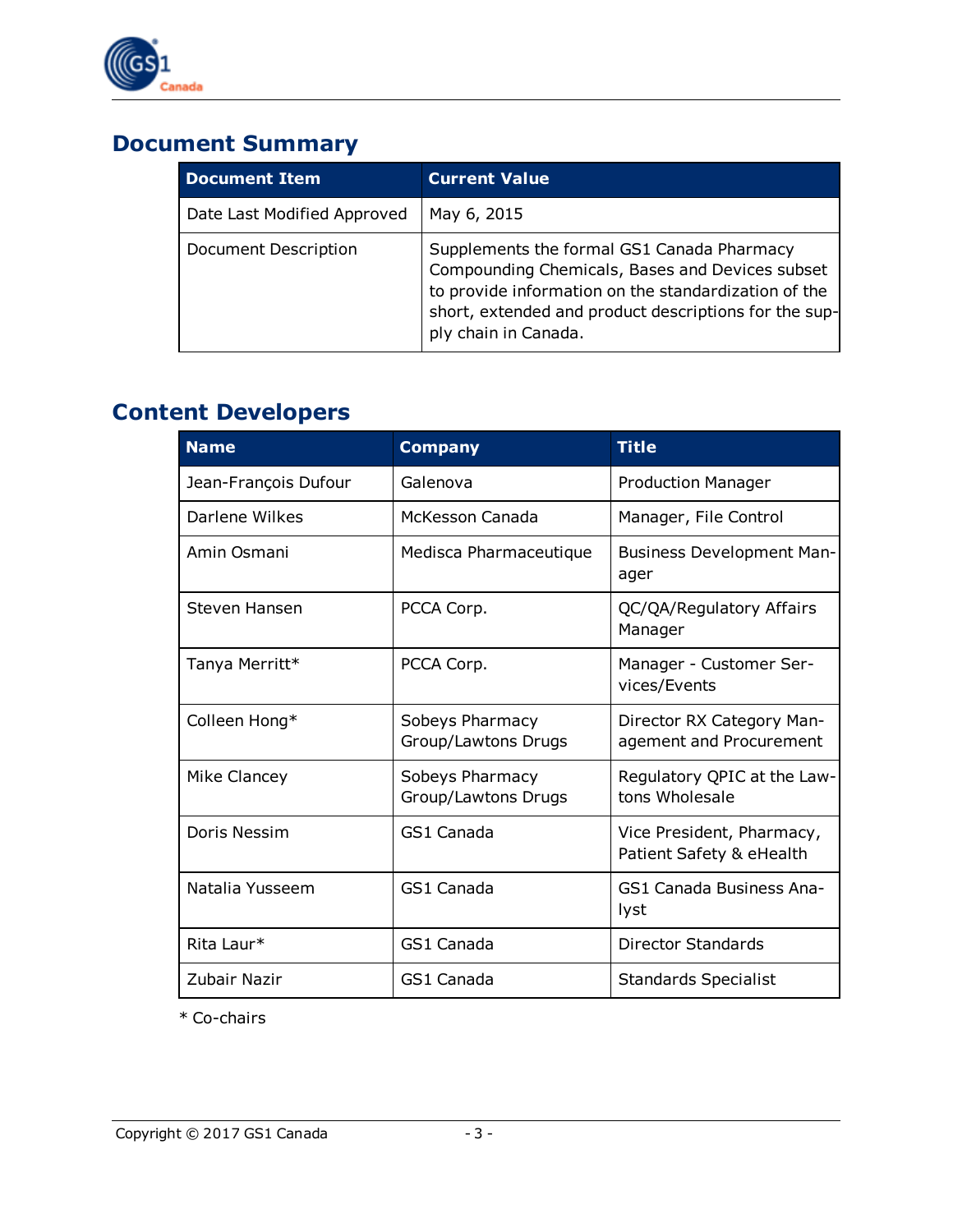

## **Document Change History**

| <b>Date</b>      |     | <b>Version Changed</b><br>by | <b>Section and</b><br><b>Reason for</b><br><b>Change</b> | <b>Description</b>             |
|------------------|-----|------------------------------|----------------------------------------------------------|--------------------------------|
| February<br>2017 | 1.1 | GS1 Canada                   | Minor changes to<br>content for clarity<br>and branding  | Revised document<br>formatting |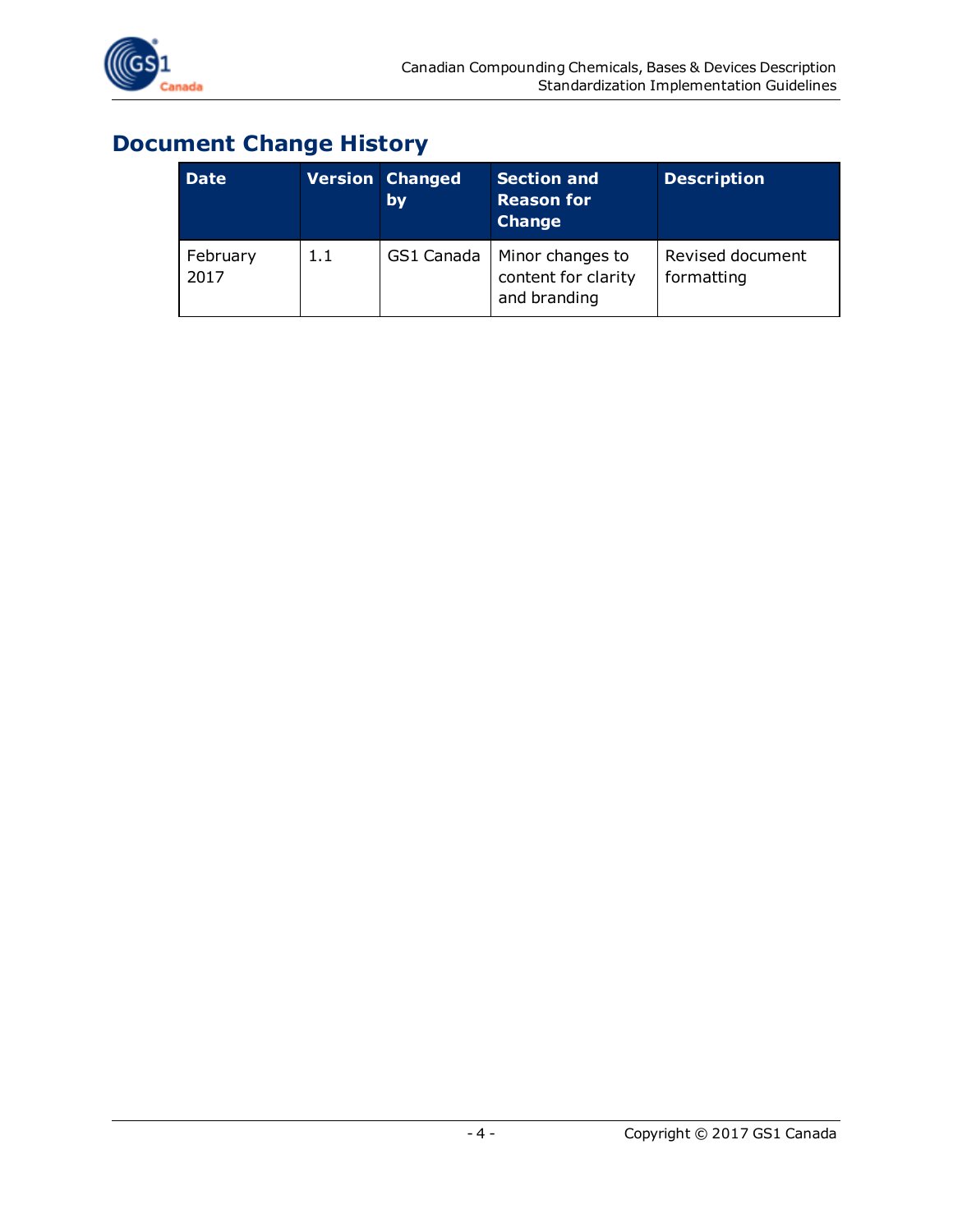## **Contents**

| Product Descriptions and General Business Rules/Guidelines  9 |  |
|---------------------------------------------------------------|--|
|                                                               |  |
|                                                               |  |
|                                                               |  |
|                                                               |  |
|                                                               |  |
|                                                               |  |
|                                                               |  |
|                                                               |  |
|                                                               |  |
|                                                               |  |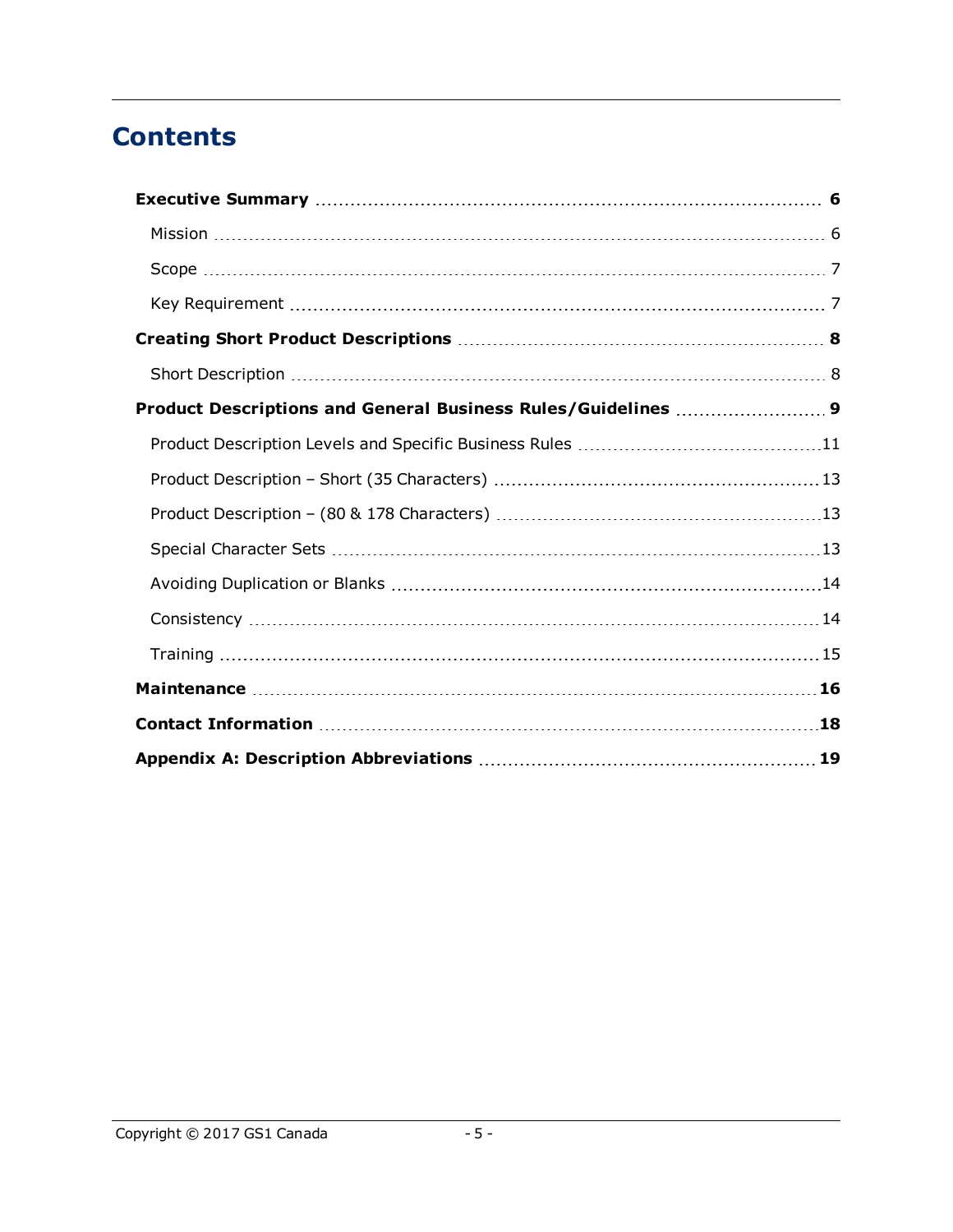

## <span id="page-5-0"></span>**Executive Summary**

As the healthcare pharmacy industry advances to improve its supply chain efficiencies and effectiveness, the community identified the short, extended and product descriptions as a key issue to resolve in order to continue streamlining product identification processes in the retail pharmacy, clinical operations and procurement cycle for healthcare and pharmacy providers.

The short product description and short forms of compounding chemicals, bases and devices are used by the retail pharmacist, clinical, financial and operational departments within their respective organizations for the purpose of maintaining accurate, complete, compliant and standardized data in their individual databases and systems.

A key requirement of the GS1 Canada and industry-led Canadian Pharmacy Compounding Chemicals, Bases & Devices Task Group is to help drive national adoption of consistent, global supply chain standards to enable electronic procurement, interoperability and traceability across the sector. This document aims to help enable all trading partners dealing with compounding chemicals to have a single, accurate and standardized way to provide different descriptions.

The efforts address the need to further support patient safety and improve the efficiencies of the procurement process. The use of standardized language and descriptors will improve communications between all parties.

The Pharmacy task group further identified a need for a centralized and standardized Short Form Reference Table to ensure that the entire compounding chemicals community adopt and maintain the same short forms in the Short Description Field in their clinical and non-clinical systems, such as the item master list.

The long-term objective is for standardized short product descriptions to be created at source by the supplier, with no modifications performed on the short product description as the product moves through the supply chain. This fundamental goal can be realized once supporting systems are aligned to accommodate the mandatory field length of the short description.

#### <span id="page-5-1"></span>**Mission**

The mission of this document is to further develop and maintain Canadian compounding chemicals, bases and devices specific technical description standardization implementation guidelines. The guidelines relate to the requirements set by industry to ensure the highest level of patient safety and optimal supply chain efficiency.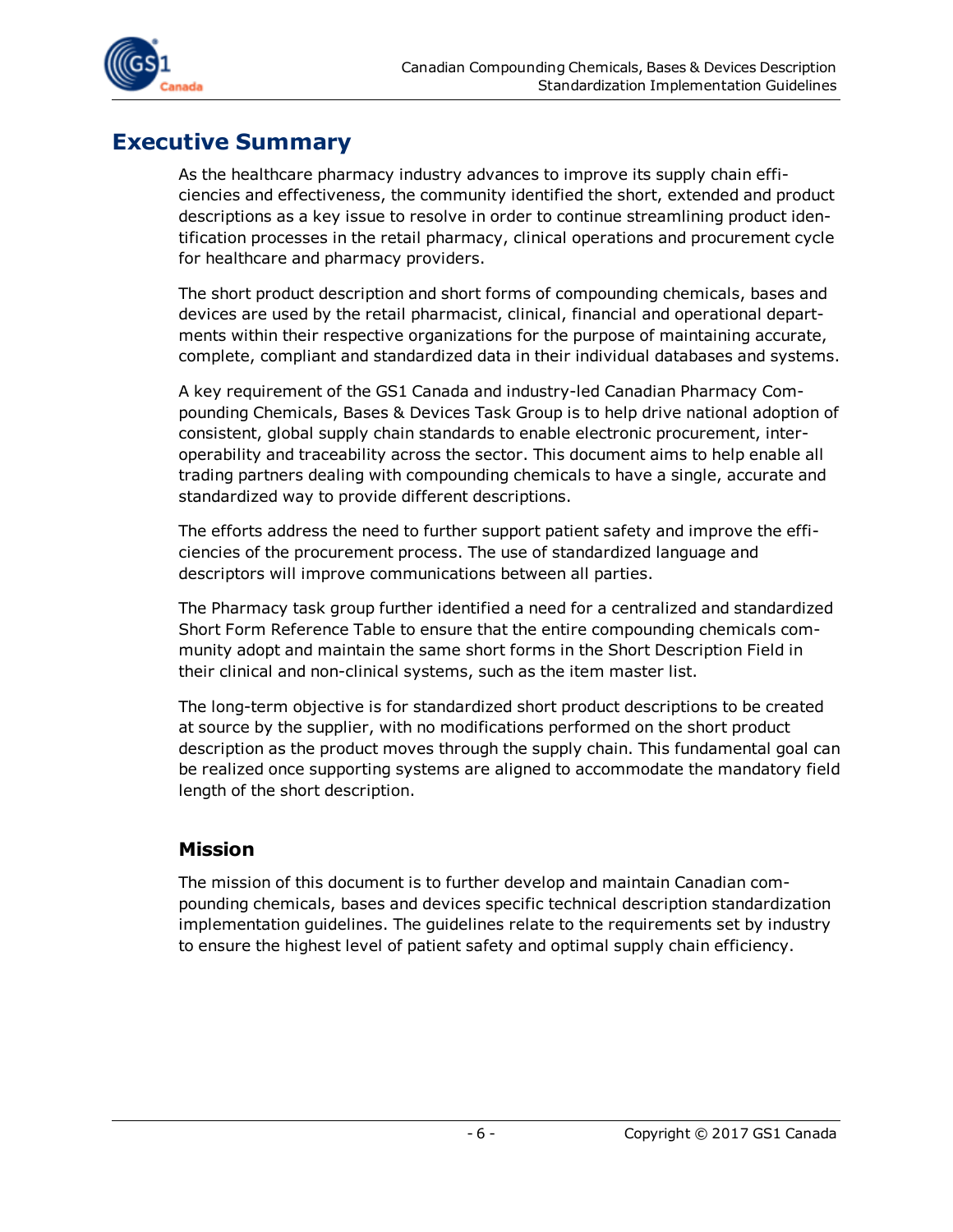

#### <span id="page-6-0"></span>**Scope**

#### **In Scope**

- <sup>n</sup> Collect, define and evaluate compounding chemicals & devices short, extended and product descriptions requirements.
- Understand current and future compounding chemicals & devices business processes that would streamline the process of loading information into ECCnet Registry
- **Examine the global recommendations on current product description standards** and determine use of these standards, if applicable, as the basis for published healthcare standards in the future at both the local and global levels.
- n Include a product description dictionary for short forms and sector expressions with definitions, if required.

#### **Out of Scope**

- n Any non-product identification (i.e. medical devices, patients, locations etc.).
- n Product channels associated with other sectors (i.e. general merchandise, grocery foodservice).
- Pharmaceutical Products Extended Product Description
- Any finished dosage forms (DIN, NPN etc.)

#### <span id="page-6-1"></span>**Key Requirement**

The key requirement for this guideline, once successfully implemented by the Canadian compounding chemicals and devices task group, is to assist in the exchange of accurate, complete, compliant and standardized descriptions (short, extended and product descriptions) in the ECCnet Product Registry.

Existing descriptions must be cleansed by the appropriate authority in your organization that has the responsibility of data management. In addition, controlling access, defining clear roles and responsibilities, and assigning the required system rights is essential to the data cleansing process. That is, only designated individuals who are trained to follow established guidelines should be given system access rights.

By establishing the appropriate individuals who require access and clearly identifying their tasks, your organization will be able to appropriately designate the right resources to control the flow and quality of data entered in your system.

Note 1: Prior to any data being entered into a system, a sign-off policy should exist in order to thoroughly examine the criterion set to ensure data is clean prior to loading. This helps to prevent unnecessary additions/inaccuracies.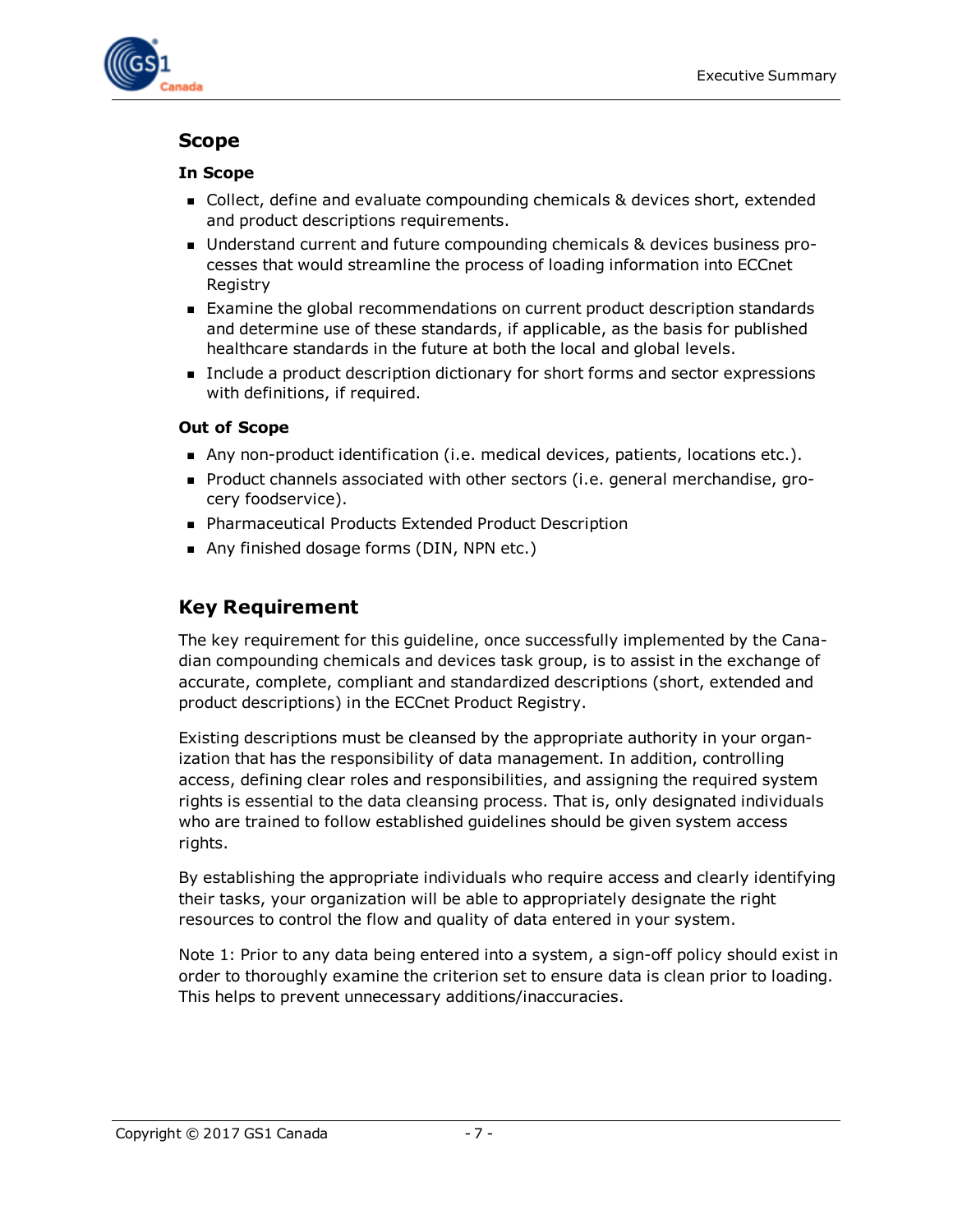

## <span id="page-7-0"></span>**Creating Short Product Descriptions**

Product descriptions should include:

- Uncomplicated, concise and accurate explanations;
- **Proper use of branding, where applicable; and**
- <sup>n</sup> Short forms, where designated, along with other appropriate descriptors. (See Section 5.1)

Every effort should be made to ensure that the product description is understandable. As such, it is recommended that the number of short forms used in each short description be limited.

The field lengths for each type of description are:

| <b>Attribute Description Type</b> | <b>Maximum Length</b> |  |
|-----------------------------------|-----------------------|--|
| Short Description                 | 35 Characters         |  |
| Product Description               | 80 Characters         |  |
| <b>Extended Description</b>       | 178 Characters        |  |

#### <span id="page-7-1"></span>**Short Description**

The structure of the short description is sequenced to be applied when creating compounding chemicals & devices descriptions.

The five positions are:

| <b>Position 1</b>                                         | <b>Position 2</b>                                     | <b>Position 3</b>                      | <b>Position 4</b> | <b>Position 5</b> |
|-----------------------------------------------------------|-------------------------------------------------------|----------------------------------------|-------------------|-------------------|
| Product type<br>(noun)                                    |                                                       |                                        |                   |                   |
| Not applic-<br>able to Chem-<br>icals and<br><b>Bases</b> |                                                       |                                        |                   |                   |
|                                                           | Product name<br>(adjective/<br>product<br>descriptor) |                                        |                   |                   |
|                                                           |                                                       | Common descript-<br>ive element/ vari- |                   |                   |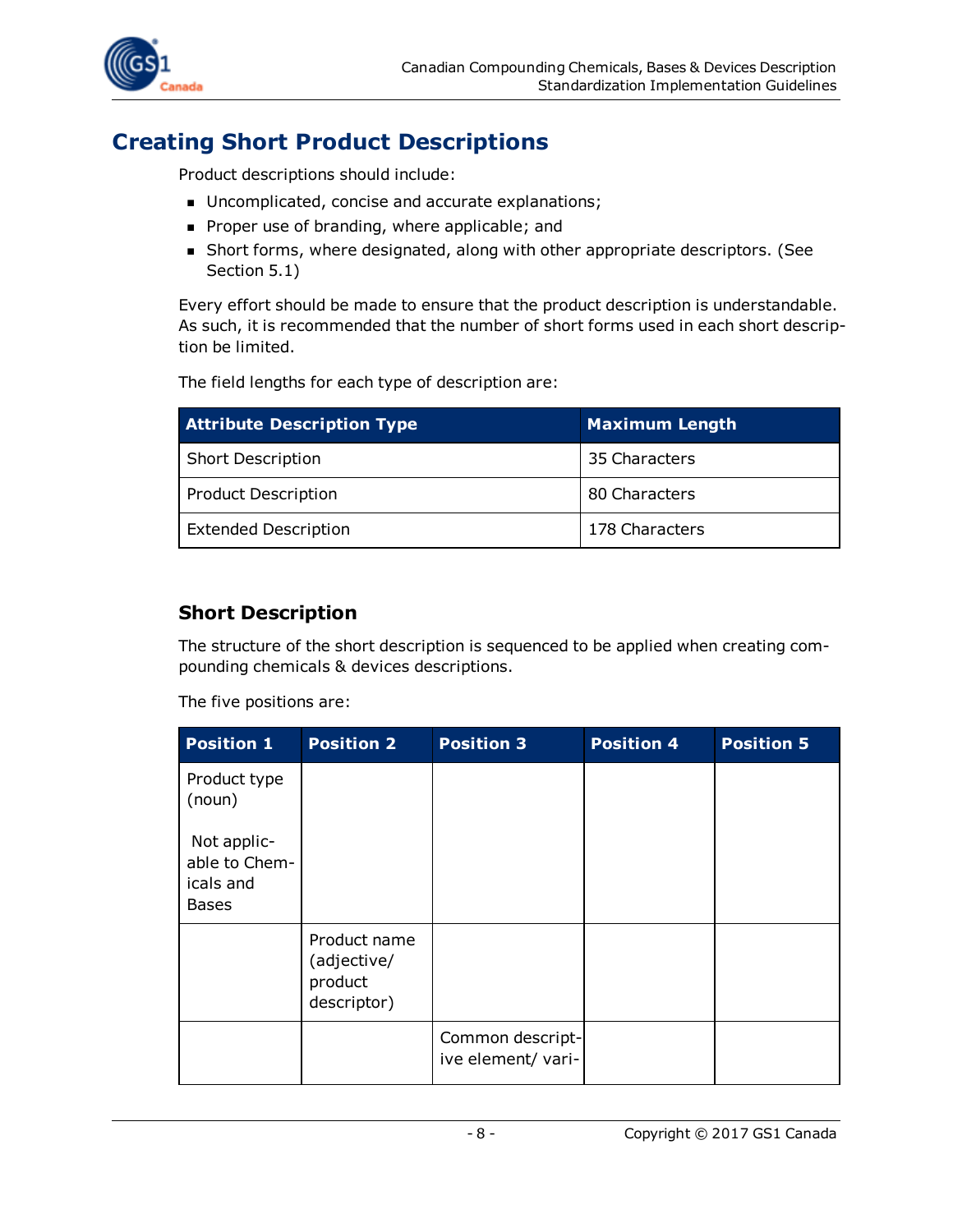

| <b>Position 1</b> | <b>Position 2</b> | <b>Position 3</b>                                                             | <b>Position 4</b>                                                                                                                                                           | <b>Position 5</b>                                                     |
|-------------------|-------------------|-------------------------------------------------------------------------------|-----------------------------------------------------------------------------------------------------------------------------------------------------------------------------|-----------------------------------------------------------------------|
|                   |                   | ant<br>(size with UOM,<br>side, brand<br>name, hydration<br>or concentration) |                                                                                                                                                                             |                                                                       |
|                   |                   |                                                                               | Secondary<br>descriptive ele-<br>ment/ variant<br>(Colour, latex<br>content, dis-<br>posable/<br>reusable,<br>sterile/ non-<br>sterile, grade,<br>micronization<br>$etc.$ ) |                                                                       |
|                   |                   |                                                                               |                                                                                                                                                                             | Additional<br>descriptive<br>(alternative<br>name, pack-<br>age type) |

Examples of short descriptions:

- Example 1 Chemical (12) Diprop
- Example 2 Chemical (25) MedVisc
- <sup>n</sup> Example 3 Base (35) PLO
- Example 4 Device (23) LL-D
- Example 5 Chemical & Base (9) Conc

## <span id="page-8-0"></span>**Product Descriptions and General Business Rules/Guidelines**

- 1. Each short description must provide adequate information for identification of a specific item.
- 2. Short forms are permitted in accordance with the approved compounding chemicals & devices short form table. The short form table will only carry the expression and the short form/acronym for both English and French. The need for a description or clarification may be provided for some expressions see appendix.
- 3. It is recommended that only one short form or acronym be identified per expression per language.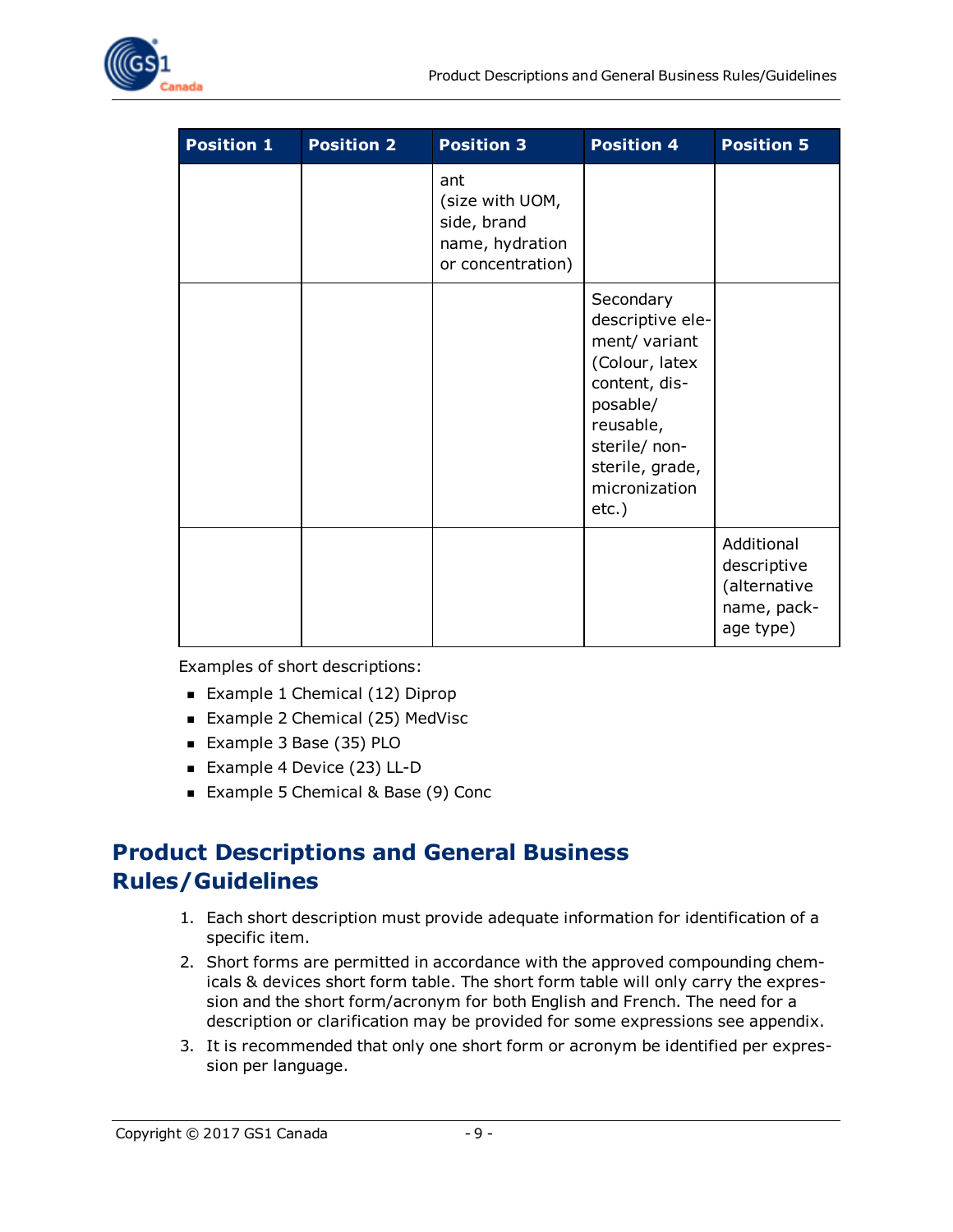

- 4. When an approved short form is used, its meaning should not be mistaken for another and the short form should be clearly explained.
- 5. Each expression is singular NOT plural
- 6. Mixed Case (Upper and Lower font case) is preferred
- 7. Slash "/" is permitted
- 8. Hyphens or dash "-" is permitted.
- 9. Note: Hyphen or Dash will not be used as a terminator or separator.
- 10. The plus "+" character is permitted with no spaces before or after.
- 11. The Number Sign "#" is permitted.
- 12. The following table identifies characters NOT PERMITTED in the data transmitted:

| <b>Character Type</b>              | <b>Character</b>      |
|------------------------------------|-----------------------|
| Apostrophe                         | T.                    |
| Asterisk                           | $\ast$                |
| At                                 | $\circledR$           |
| Colon                              | t                     |
| Dollar                             | \$                    |
| Curly Bracket Left                 | ₹                     |
| Curly Bracket Right                | }                     |
| Equal                              | $=$                   |
| Exclamation                        | Ţ                     |
| <b>Insert or Caret</b>             | $\boldsymbol{\wedge}$ |
| Parenthesis Left or Bracket Left   | (                     |
| Parenthesis Right or Bracket Right | ⟩                     |
| <b>Question Mark</b>               | $\overline{?}$        |
| Quotes                             | Ĥ.                    |
| Semi-colon                         | $\mathbf{r}$          |
| Square Bracket Left                | [                     |
| Square Bracket Right               | 1                     |
| <b>Straight Vertical Line</b>      |                       |
| Tilde                              | $\sim$                |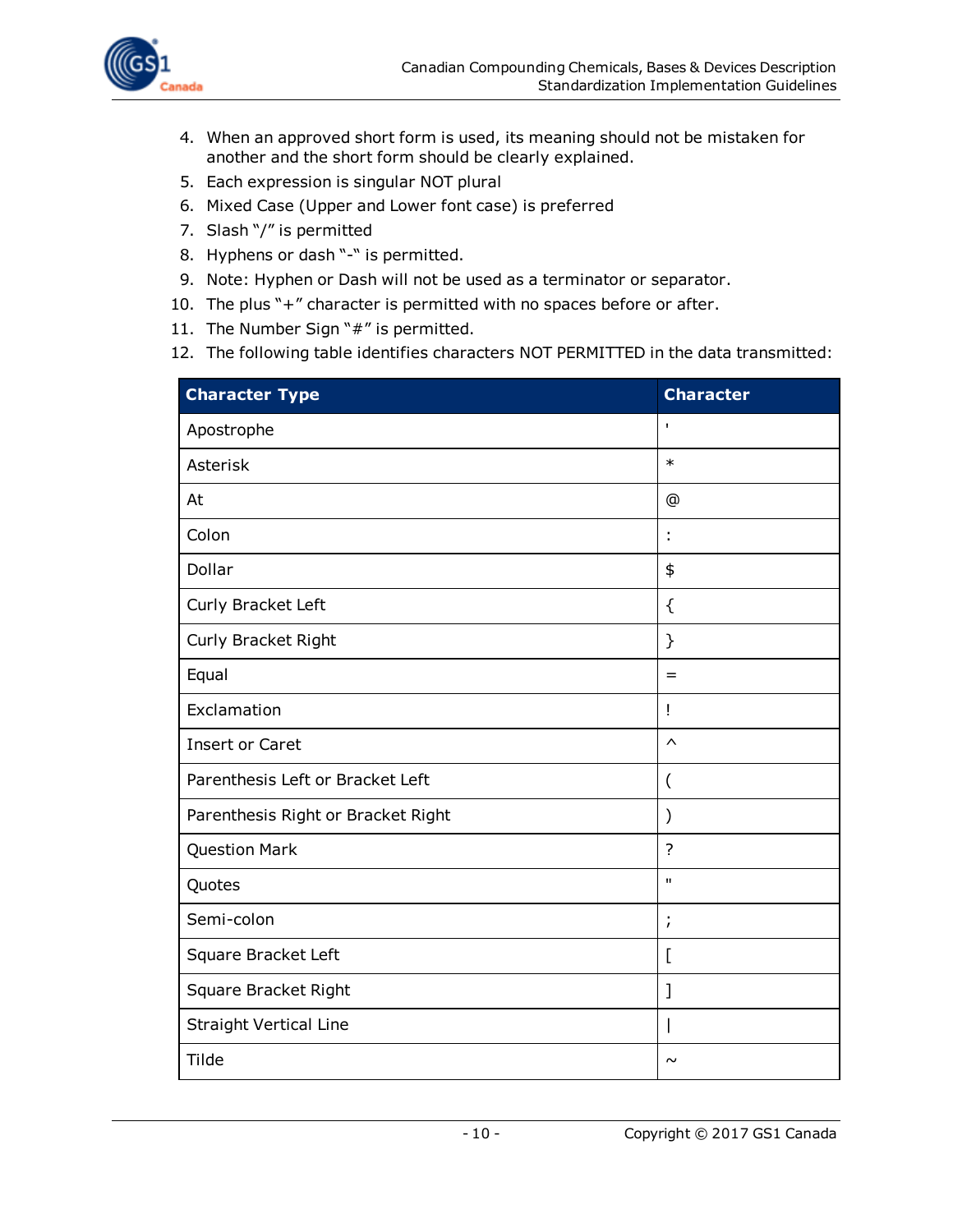

| <b>Character Type</b> | <b>Character</b> |
|-----------------------|------------------|
| Underscore            |                  |

- 13. When numerics are used as descriptors and an EDI acceptable symbol is used, no space is permitted between the two values. When the symbol cannot be used, the short form is used with no space between the two values.
- 14. To respect the order of the short description definition, each description must contain a minimum of a product type. If a product name is available, use it. If not, the primary description would move to the next position to describe the item. This logic will apply throughout the five positions.

For example, the following positions can be used: Position 12345; Positions 135; or Positions 1245.

- 15. No special characters are to be used to identify when a position has been left out.
- 16. Descriptions should only be displayed in a numeric structure order.
- 17. Ensure each space is counted as a character in the description (short or product or extended).
- 18. Where the temperature is required C or F will be used.
- 19. Size is preferred to be articulated in a metric measurement. Imperial measurements may be used.

Note: The principal Canadian system of measure is metric.

For example: TAPE SURGICAL 1.25cmX9.14m

SCISSOR MAYO 170mm

Truncation is not a recommended practice. However it is acknowledged that some systems have limited field lengths and each organization may need to develop a transition plan to the global field length of 35 characters for the Product Description - Short. The solution providers will need to migrate to accommodate this global standard.

#### <span id="page-10-0"></span>**Product Description Levels and Specific Business Rules**

#### **Position 1**

- **Product type (noun).**
- **•** Definition: The noun describes the product type. Note: NOT applicable for Chemicals & Bases.

Example – Luer Lock Double or LL-D. Solution or SOLN.

- **Product type noun is mandatory.**
- Chemical names start in position 2.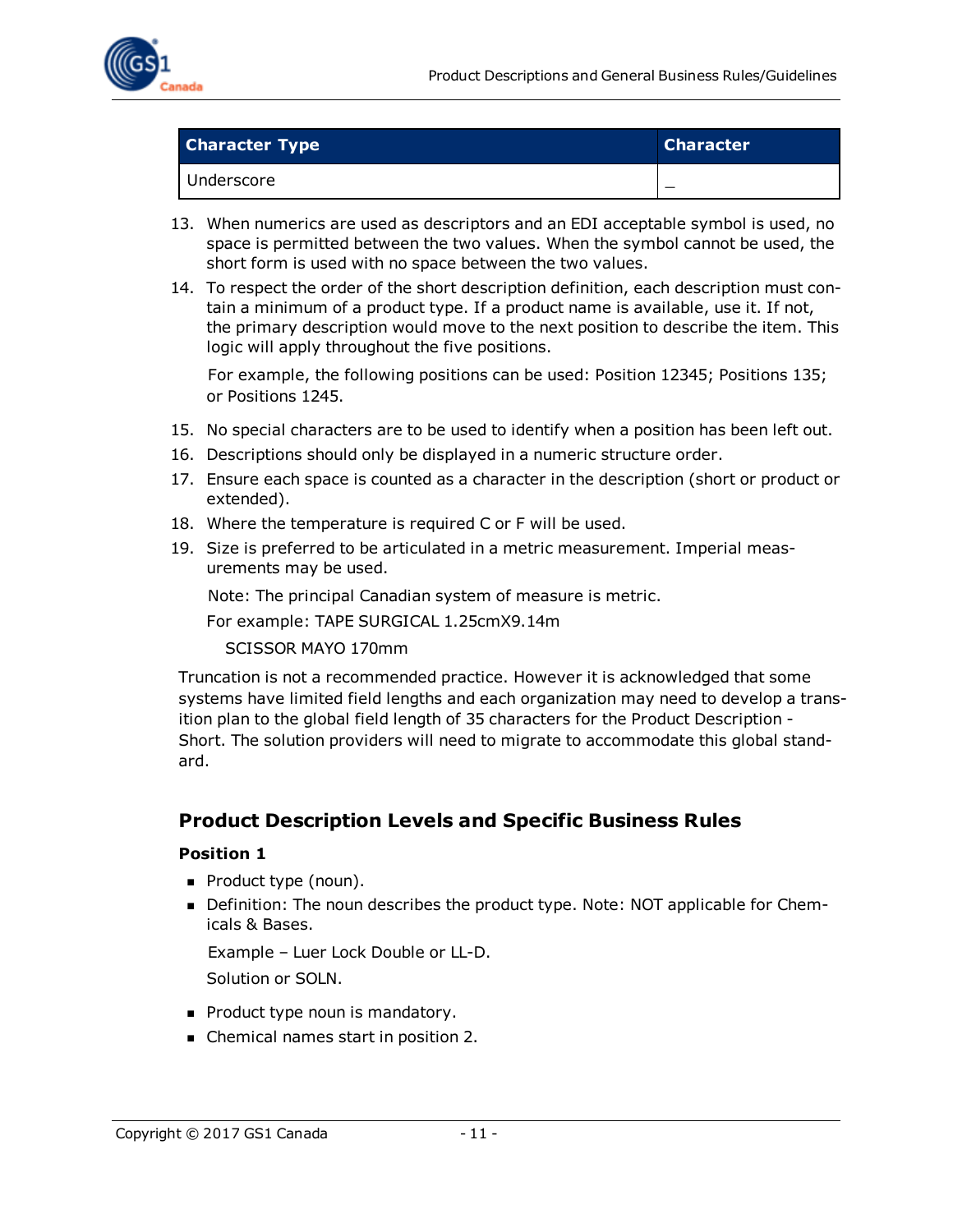

- <sup>n</sup> It is strongly recommended that the product type noun is spelled out in full and not be abbreviated.
- The structure chosen must add clarity to the noun.
- The size is recommended to be articulated as a metric measurement, but may appear in imperial depending on type of product. Example SCISSOR 5IN, TAPE ADHESIVE 3INX18FT.

#### **Position 2**

- Product name (adjective/product descriptor).
- Definition: The adjective or product descriptor qualifies the product name. Example – Isopropyl Alcohol USP Alcohol 99%
- Product name adjective is Mandatory for Compounding Chemicals & Bases
- **Product name adjective for devices optional and used only when needed.**
- It is strongly recommended to be spelled out in full.
- <sup>n</sup> When numerics are used as descriptors and an EDI-acceptable symbol is used, no spaces are permitted between the two values. When the symbol cannot be used, the short form is used with no spaces between the two values.
- The structure chosen must add clarity to the noun.

#### **Position 3**

- **Primary descriptive element/variant.**
- <sup>n</sup> Definition: The elements or variants support and explain additional details of the product type and product name. Example – >98%
- When a value is included, a unit of measure is mandatory.
- n When a value is included, there should be no spaces between the numeric and UOM.
- $\blacksquare$  When no package size or quantity is included, it is understood the item is a single unit.
- $\blacksquare$  The Brand Name is optional in position three.

#### **Position 4**

- Secondary descriptive element / variant.
- **Definition: The secondary descriptive is an extension of the primary descriptive** element or variant. Example – Micro USP.
- **Nhen a value is included, a unit of measure is mandatory.**
- n When a value is included, there should be no spaces between the numeric and UOM.
- **Nhen no package size or quantity is included, it is understood the item is a single** unit.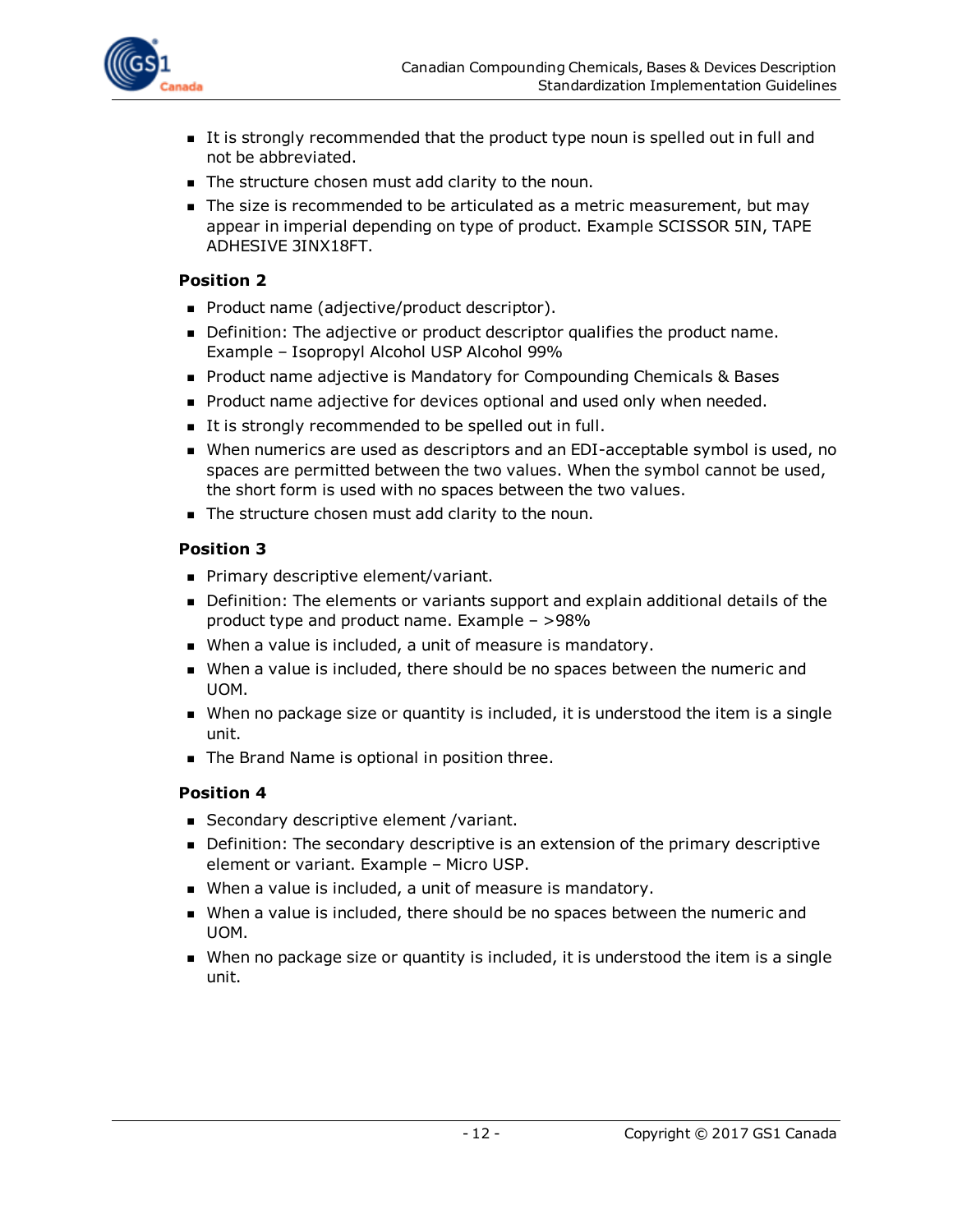

#### **Position 5**

- Additional descriptive.
- <sup>n</sup> Definition: The last additional descriptive allows for further identification of the product. Example – PLASTIC, GLASS, RECTANGULAR, WIDE MOUTH or Dehydroepiandrosterone ALTERNATIVE is DHEA
- **n** Package type can be the material (i.e. glass, plastic, etc.) or form (i.e. bag, peel pack, etc.) that is used to contain the product.
- An alternative descriptor or name.

#### <span id="page-12-0"></span>**Product Description – Short (35 Characters)**

Short descriptions are structured, abbreviated, and readable descriptions of a raw chemical, base or device. They may be used by hospital providers or retail pharmacies to create shelf tags that enable healthcare, pharmacy staff to identify the appropriate product for procurement or clinical procedures.

No quantity values with units of measure will be included in any short descriptions.

Due to the nature of product names and the 35 character limit of short descriptions, it may not always be possible to include size and unit of measure (UOM) in a short product description. When this is the case, trading partners should gather size and UOM information from extended descriptions or other attributes fields, if required.

When the creation of a description is limited by the number of characters, organizations may consider the use of short forms (see Appendix A: Short Form Table).

#### <span id="page-12-1"></span>**Product Description – (80 & 178 Characters)**

The long, or extended, product description is a structured and may be abbreviated description of a trade item or service in positions 3, 4 and 5 ONLY when necessary.

#### <span id="page-12-2"></span>**Special Character Sets**

Trading partners and third-party stakeholders across the supply chain have a variety of legacy systems that come with varying capabilities.

When considering the use of trademarks, or other symbols and graphics, it has been agreed-upon by industry to eliminate the use of these types of symbols.

NOTE: EDI standards do not allow for the transmission of many Characters for details in this document

See section Product Descriptions and General Business Rules / Guidelines Point # 12 - Characters NOT PERMITTED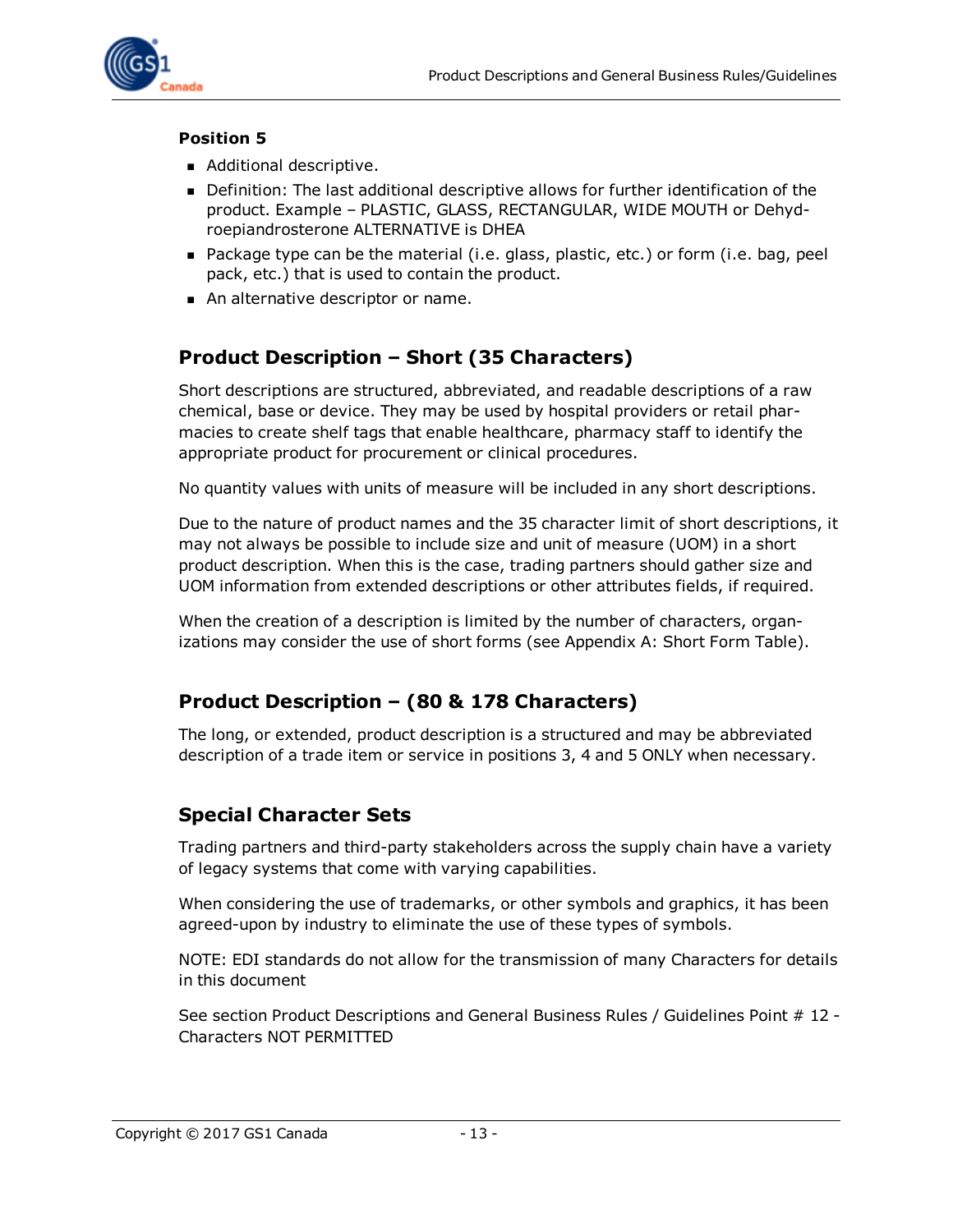

#### <span id="page-13-0"></span>**Avoiding Duplication or Blanks**

In some cases, product information used for its description may be the same (e.g. the brand and sub-brand are identical). In this case, it is recommended that product attributes are not repeated.

It is also recommended that neither blank characters nor defaults are added. That is, when there are no variants, characters should move to the next field.

NOTE: No information should be repeated if it is already contained earlier in the description.

### <span id="page-13-1"></span>**Consistency**

Consistency is a critical component to the description(s) building process for standardizing product information. Using the same information between similar products or product channels enables users to quickly and easily identify a product or trade item. Consistency also prevents the risk of ambiguity, leading to issues like duplicate product ordering.

When a product's catalogue number is verified with its description, benefits can include:

- Improved order processing;
- **EXEDENTE:** Reduced time required for picking product to replenish a cart;
- Reduced costs throughout the supply chain;
- Reduced time and resources required to return product;
- Easier communication between hospitals and retailers when speaking one-on-one in an urgent situation (i.e. trauma);
- <sup>n</sup> No misinterpretation of the data as data synchronization improves systems communication;
- Easier search capability for product information when recalls occur; and
- **n** Improved patient safety.

Inconsistencies can lead to:

- **n** Incorrect ordering;
- Pick errors;
- Incorrect shipment of goods;
- Out-of-stocks when a critical item is needed;
- **n** Compromised patient safety;
- **n** Increased time spent on data cleansing and inventory management; and
- **Restocking fees when returning product.**

To build consistent product descriptions, follow these guidelines: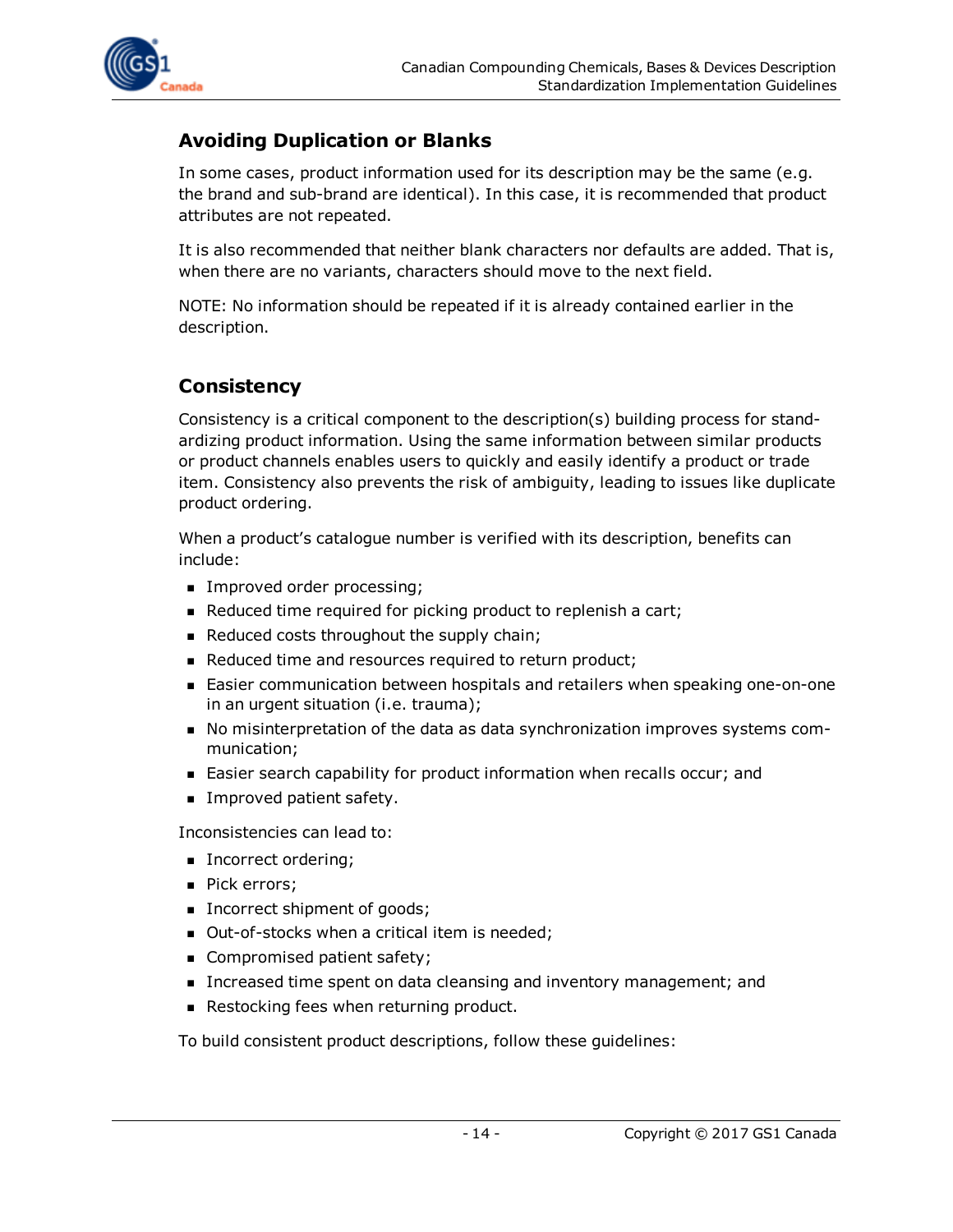

- $\blacksquare$  Always use the same attribute value for products in the same category  $-$  that is, do not describe the same thing in a different way.
- <sup>n</sup> Align all systems that hold descriptions (or systems through which information passes) to ensure that the description remains the same and is not edited or converted due to system constraints.
- **Ensure all points of contact in the product description process take into account** the rules and best practices outlined in this document. Managing the product description process internally ensures that it is efficient and streamlined.

#### <span id="page-14-0"></span>**Training**

To ensure that established protocols remain intact, establishing mandatory training programs for new materials and training users on the guidelines and policies will benefit the integrity of data throughout your system and will result in enhanced ordering and distribution efficiencies reduced errors that increase work efforts, decreased product returns, and unnecessarily high inventory levels.

Overall, effective protocols will ensure that the right product is available in the right quantity at the right cost at the right time and in the right place – the 5 rights.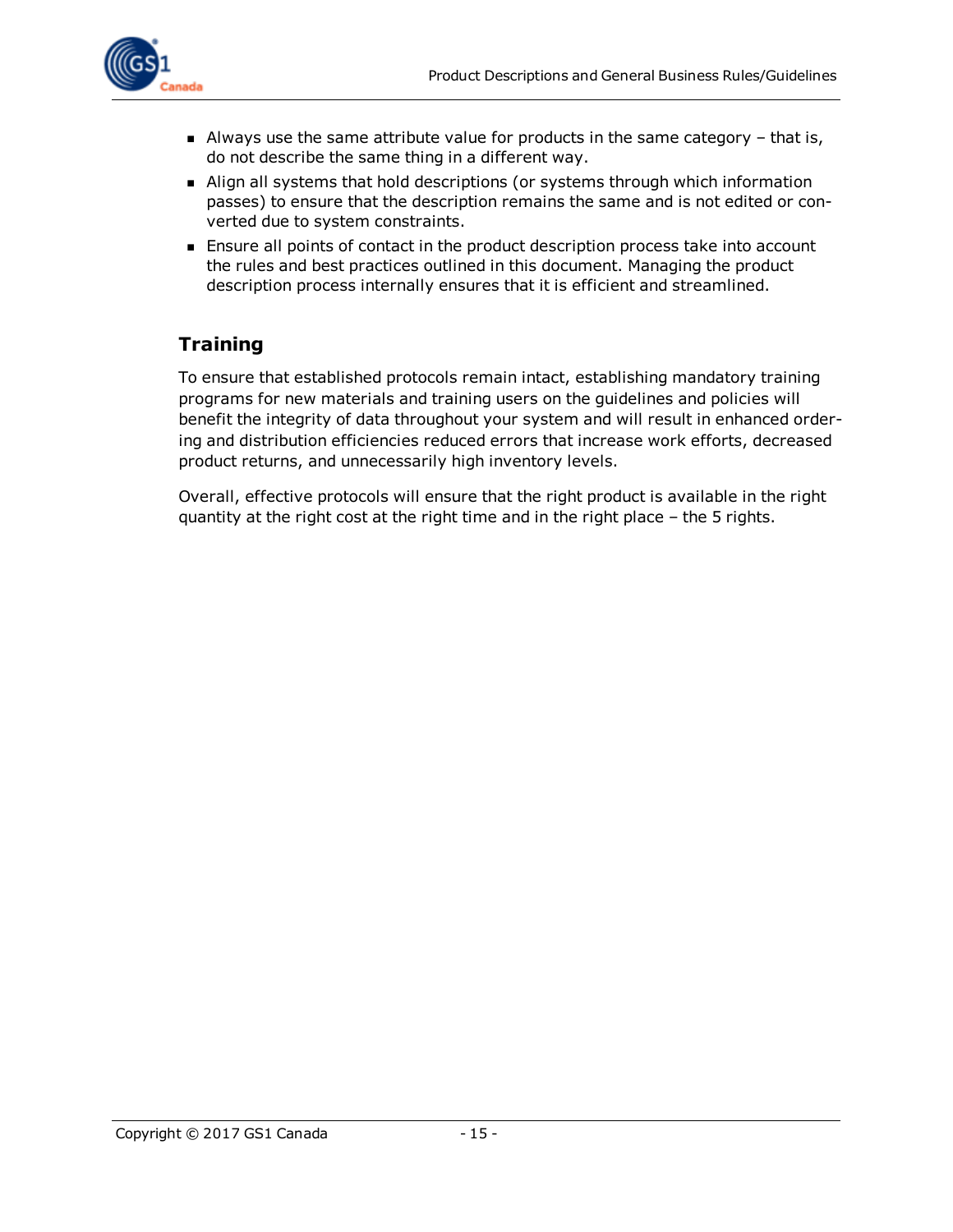

### <span id="page-15-0"></span>**Maintenance**

The following working sheet contains the data you need to submit in the online Standards Requirement Request System.

Standards Requirement Request Form

| <b>Healthcare Pharmacy-Compounding Chemicals, Bases and Devices</b><br><b>Description Standardization Requisition</b>                                                                                                                                                                                    |
|----------------------------------------------------------------------------------------------------------------------------------------------------------------------------------------------------------------------------------------------------------------------------------------------------------|
| A - SUBMITTER<br>Submission Date: ____________________________ Submitter Name: __________________                                                                                                                                                                                                        |
| Industry Sector - Pharmacy, Compounding Ingredients, Other                                                                                                                                                                                                                                               |
| Industry Type: Provider, Supplier/Manufacturer, Retailer/Distributor, Broker,<br>Other.                                                                                                                                                                                                                  |
| B – PROPOSED ACTION<br>List specific addition(s) or change(s) required, if known, to be included in the imple-<br>mentation guidelines that satisfy the business need. (If necessary, attach additional<br>documentation.)                                                                               |
| C - EXPECTED BENEFITS, OPPORTUNITIES FOR EARLY ADOPTION<br>Explain what business benefits or opportunities may be realized by this request and<br>list those organizations, apart from the submitters, who will benefit from the res-<br>ulting solution. If necessary, attach additional documentation. |
| D - BUSINESS FUNCTION/PURPOSE<br>Explain, in detail, the business function, operation or problem that will be satisfied<br>by the request. (I.e. what is the request accomplishing from a business or carrier<br>performance perspective?) Use additional pages, if necessary.                           |
| E - RAMIFICATIONS<br>Identify the specific information to be added. If a change is being requested,<br>ensure details are provided to support why the change is necessary.                                                                                                                               |
| Signature                                                                                                                                                                                                                                                                                                |
| Date                                                                                                                                                                                                                                                                                                     |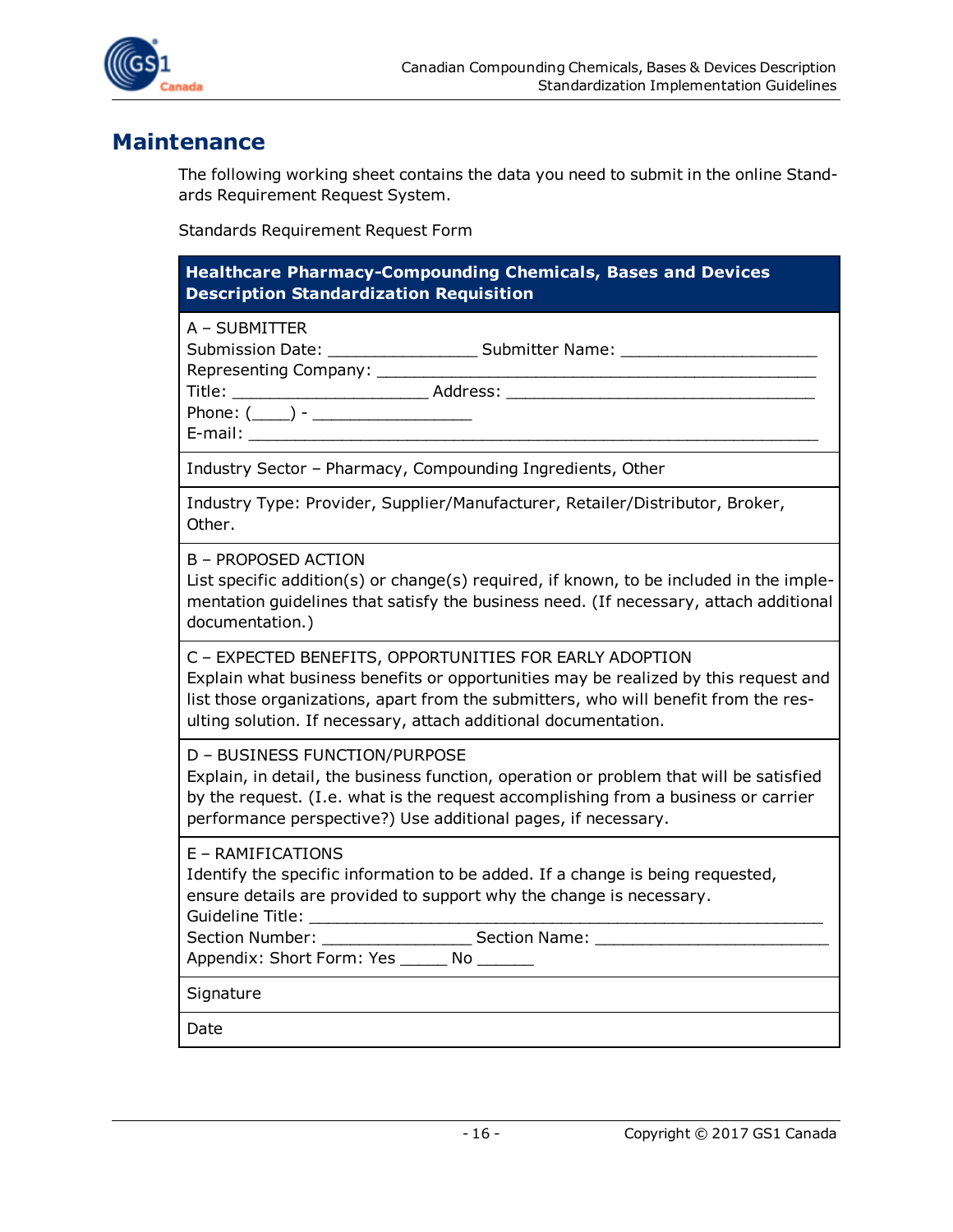

On behalf of the company or industry group identified above, the submitter warrants that he/she has the right to submit the above material for changes to editing, or development of new, standards. By submitting the material above, you warrant that either the material is not copyrighted or that the owner of any copyrighted material hereby gives a royalty-free licence to GS1 to use the submitted material in a GS1 standard.

GS1 standards are open and available for use. Our standards are copyrighted to prevent misuse of the standard. GS1 will freely grant any legitimate request for use of its standards.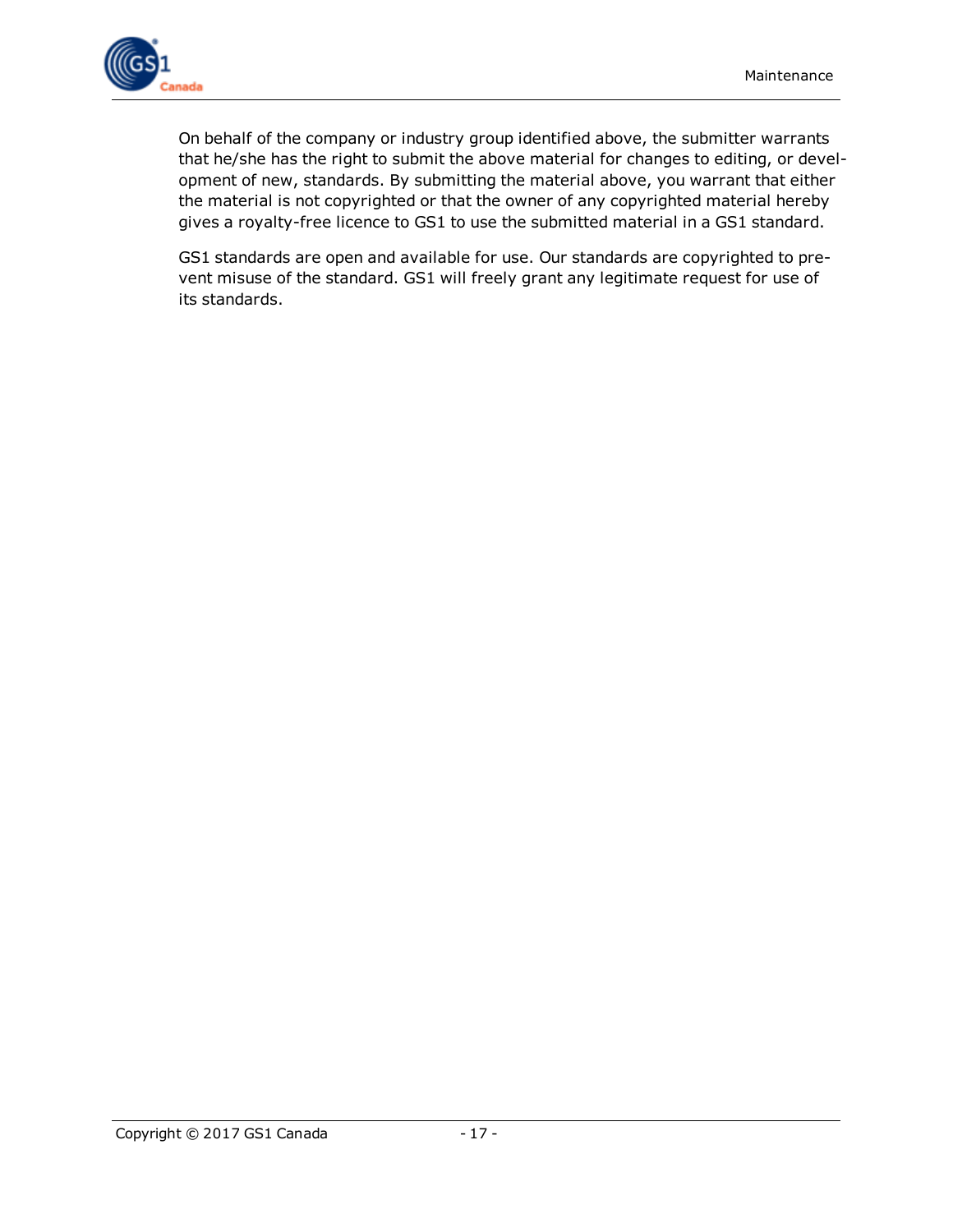

## <span id="page-17-0"></span>**Contact Information**

Rita Laur Director, Standards GS1 Canada 1500 Don Mills Road, Suite 800, Toronto, Ontario M3B 3L1 Email : Rita.Laur@gs1ca.org Phone: (416) 380-2509 Fax: (416) 510-1916 Website: www.gs1ca.org

To submit a Standards Requirements Request to GS1 Canada for industry review, the following is required:

- <sup>n</sup> Submitting organization must be a GS1 Canada subscriber in good standing.
- $\blacksquare$  This form is to be used as a worksheet to collect and record information.
- Final Change Request must be completed in full and submitted online at:

<http://www.gs1ca.org/page.asp?LSM=1&intNodeID=944&intPageID=733>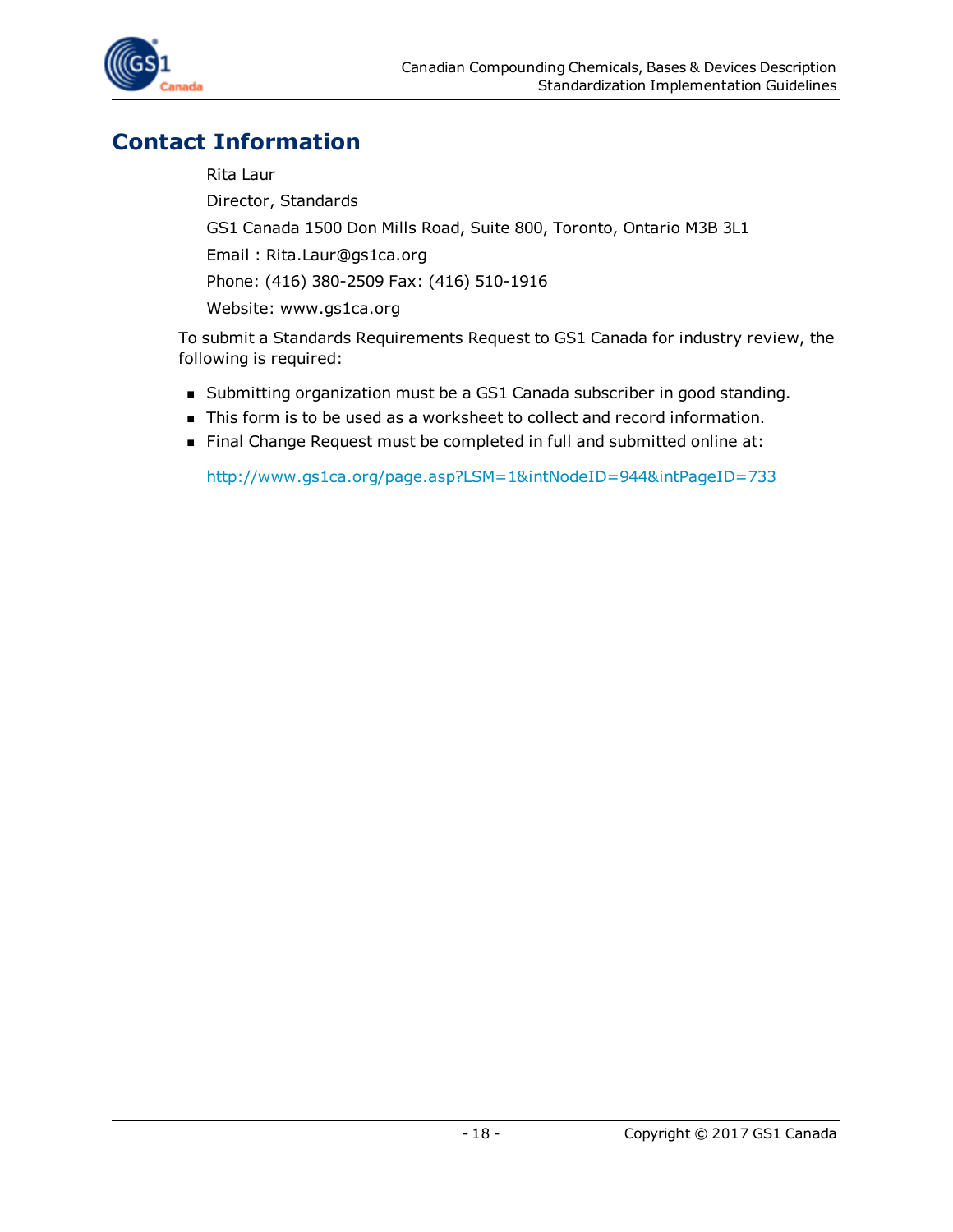



## <span id="page-18-0"></span>**Appendix A: Description Abbreviations**

| <b>Compounding Chemicals &amp; Devices (CC&amp;D) Subset-Description Abbre-</b> |  |
|---------------------------------------------------------------------------------|--|
| viations March 2015                                                             |  |

| $\#$        | Abbreviation | Description en                 | Description fr                                         | Chemical | <b>Bases</b> | <b>Devices</b> |  |
|-------------|--------------|--------------------------------|--------------------------------------------------------|----------|--------------|----------------|--|
| $\mathbf 1$ | Aceta        | Acetate                        | acétate                                                | X        |              |                |  |
| 2           | Aceto        | Acetonide                      | acétonide                                              | X        |              |                |  |
| 3           | AM           | Amber                          | ambré                                                  |          |              | X              |  |
| 4           | <b>ACS</b>   | American Chem-<br>ical Society | Société améri-<br>caine de chimie                      | X        |              |                |  |
| 5           | Aminohex     | Aminohexanoic                  | aminohexanoïque                                        | X        |              |                |  |
| 6           | Anhy         | Anhydrous                      | anhydre                                                | X        |              |                |  |
| 7           | App          | Applicators                    | applicateurs                                           |          |              | X              |  |
| 8           | ChemPur      | Chemically<br>Pure             | chimiquement<br>pur                                    | X        |              |                |  |
| 9           | Conc         | Concentrate                    | concentré                                              |          |              |                |  |
| 10          | Diba         | <b>Dibasic</b>                 | dibasique                                              | X        |              |                |  |
| 11          | Dihy         | Dihydrate                      | dihydrate                                              | X        |              |                |  |
| 12          | Diprop       | Dipropionate                   | dipropionate                                           | X        |              |                |  |
| 13          | <b>DISP</b>  | Disposable                     | jetable                                                |          |              | X              |  |
| 14          | Dodecahy     | Dodecahydrate                  | dodécahydratée                                         | X        |              |                |  |
| 15          | D&C          | Drug & Cos-<br>metics          | Médicaments et<br>cosmétiques                          | X        |              |                |  |
| 16          | <b>FCC</b>   | <b>Food Chemicals</b><br>Codex | Recueil des<br>produits<br>chimiques ali-<br>mentaires | X        |              |                |  |
| 17          | FD&C         | Food Drug &<br>Cosmetics       | Aliments, médic-<br>aments et cos-<br>métiques         | X        |              |                |  |
| 18          | Heptahy      | Heptahydrate                   | heptahydrate                                           | X.       |              |                |  |
| 19          | HiPur        | <b>High Purity</b>             | Haute pureté                                           | X        |              |                |  |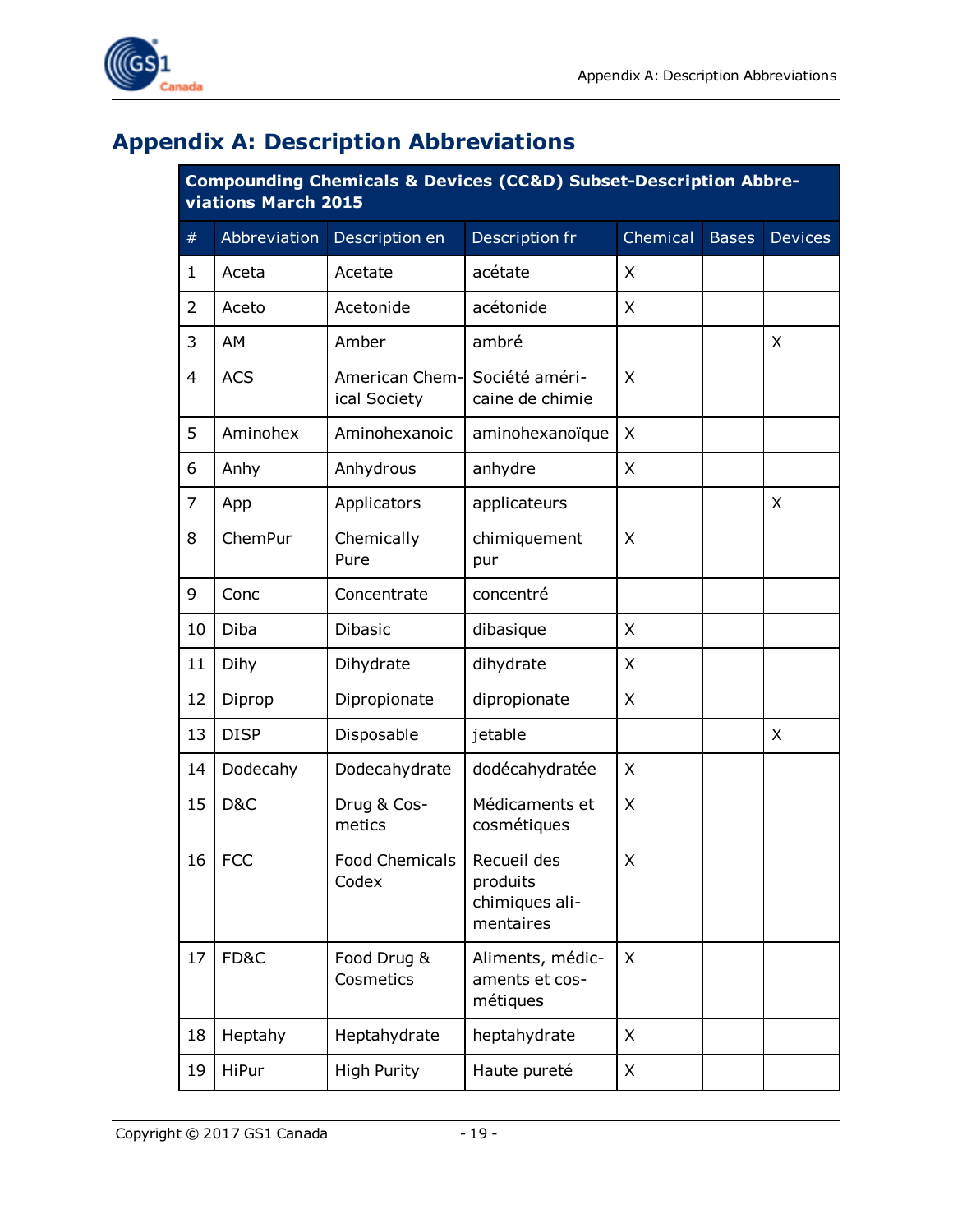

| <b>Compounding Chemicals &amp; Devices (CC&amp;D) Subset-Description Abbre-</b><br>viations March 2015 |              |                                     |                                  |          |              |                |  |  |  |
|--------------------------------------------------------------------------------------------------------|--------------|-------------------------------------|----------------------------------|----------|--------------|----------------|--|--|--|
| #                                                                                                      | Abbreviation | Description en                      | Description fr                   | Chemical | <b>Bases</b> | <b>Devices</b> |  |  |  |
| 20                                                                                                     | HighVisc     | <b>High Viscosity</b>               | haute viscosité                  | X        |              |                |  |  |  |
| 21                                                                                                     | <b>HBr</b>   | Hydrobromide                        | bromhydrate                      | X        |              |                |  |  |  |
| 22                                                                                                     | HCI          | Hydrochloride                       | chlorhydrate                     | X        |              |                |  |  |  |
| 23                                                                                                     | LL           | Luer Lock                           | Luer Lock                        | X        |              | X              |  |  |  |
| 24                                                                                                     | $LL-D$       | Luer Lock<br>Double                 | Luer Lock Double                 |          |              | X              |  |  |  |
| 25                                                                                                     | LS           | Luer Slip                           | Luer Slip                        |          |              | X              |  |  |  |
| 26                                                                                                     | MedVisc      | Medium Vis-<br>cosity               | moyenne vis-<br>cosité           | X        |              |                |  |  |  |
| 27                                                                                                     | Microcryst   | Microcrystalline                    | microcristalline                 | X        |              |                |  |  |  |
| 28                                                                                                     | Micro        | Micronized                          | micronisée                       | X        |              |                |  |  |  |
| 29                                                                                                     | Monoba       | Monobasic                           | monobasique                      | X        |              |                |  |  |  |
| 30                                                                                                     | Monohy       | Monohydrate                         | monohydrate                      | X        |              |                |  |  |  |
| 31                                                                                                     | <b>NF</b>    | National For-<br>mulary             | Formulaire<br>national           | X        |              |                |  |  |  |
| 32                                                                                                     | <b>Nat</b>   | Natural                             | naturel                          | X        |              |                |  |  |  |
| 33                                                                                                     | N/Sterile    | Non-Sterile                         | Non stérile                      | X        |              | X              |  |  |  |
| 34                                                                                                     | #            | Number                              | numéro                           | X        |              |                |  |  |  |
| 35                                                                                                     | phosph       | phosphate                           | phosphate                        | X        |              |                |  |  |  |
| 36                                                                                                     | <b>PLO</b>   | Pluronic<br>Lecithin Organo-<br>gel | Organogel Plur-<br>onique de léc |          |              |                |  |  |  |
| 37                                                                                                     | KCI          | Potassium<br>Chloride               | chlorure de<br>potassium         | X        |              |                |  |  |  |
| 38                                                                                                     | Precip       | Precipitated                        | précipité                        | X        |              |                |  |  |  |
| 39                                                                                                     | Resis        | Resistant                           | résistant                        |          |              | X              |  |  |  |
| 40                                                                                                     | SOL          | Solution                            | solution                         | X        |              |                |  |  |  |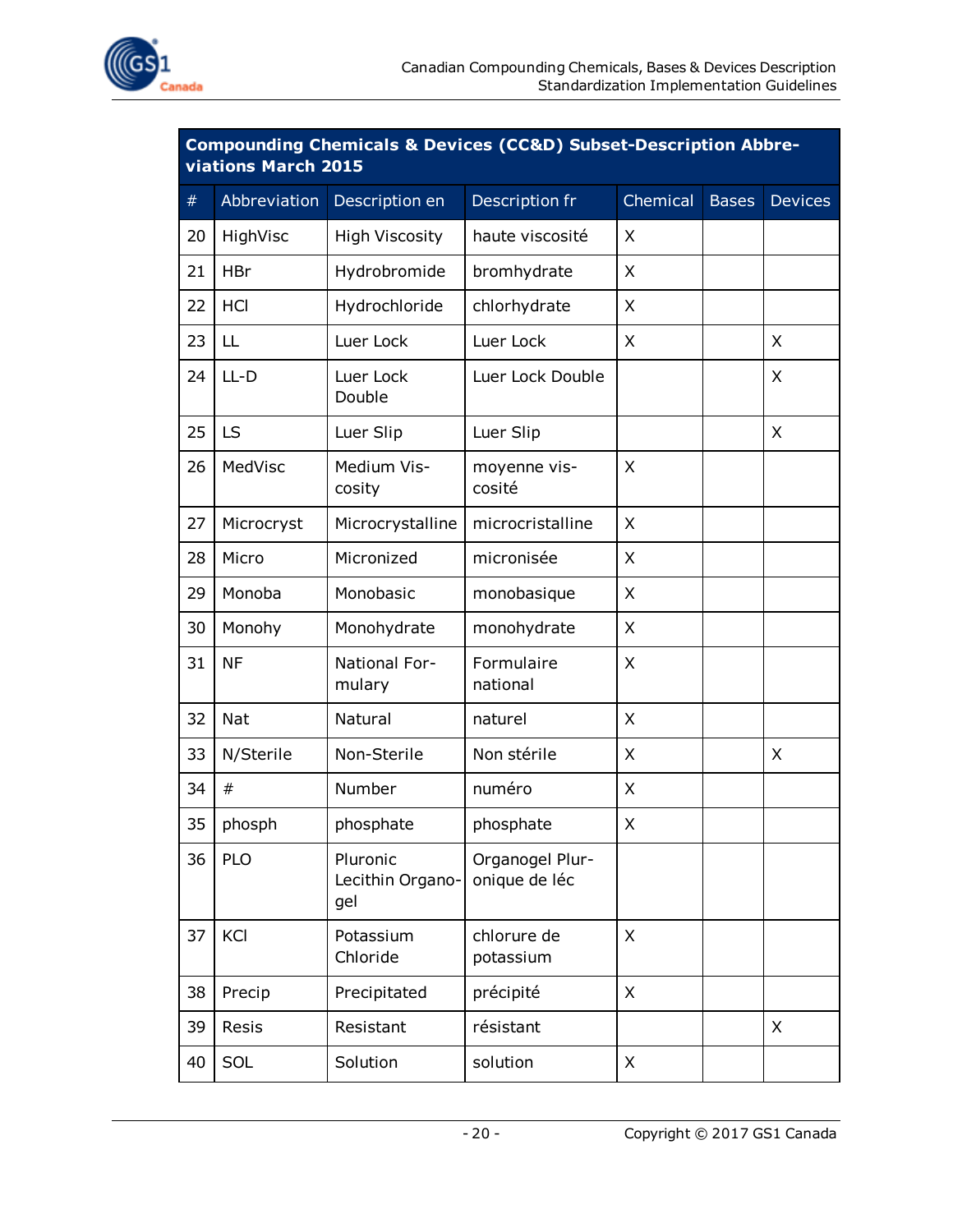

| Compounding Chemicals & Devices (CC&D) Subset-Description Abbre-<br>viations March 2015 |              |                                      |                               |          |              |                |  |  |  |  |
|-----------------------------------------------------------------------------------------|--------------|--------------------------------------|-------------------------------|----------|--------------|----------------|--|--|--|--|
| #                                                                                       | Abbreviation | Description en                       | Description fr                | Chemical | <b>Bases</b> | <b>Devices</b> |  |  |  |  |
| 41                                                                                      | <b>SF</b>    | Sugar Free                           | sans sucre                    |          | X            |                |  |  |  |  |
| 42                                                                                      | Tech         | Technical                            | technique                     | X        |              |                |  |  |  |  |
| 43                                                                                      | Tetrahy      | Tetrahydrate                         | tétrahydraté                  | X        |              |                |  |  |  |  |
| 44                                                                                      | Triba        | Tribasic                             | tribasique                    | X        |              |                |  |  |  |  |
| 45                                                                                      | <b>USP</b>   | <b>United States</b><br>Pharmacopeia | Pharmacopée des<br>États-Unis | $\times$ |              |                |  |  |  |  |
| 46                                                                                      | Hexahy       | Hexahydrate                          | hexahydrate                   | X        |              |                |  |  |  |  |
| 47                                                                                      | <b>VAC</b>   | Vacuum                               | sous vide                     |          |              | X              |  |  |  |  |
| 48                                                                                      | UV           | <b>Ultra Violet</b>                  | ultraviolet                   |          |              | Χ              |  |  |  |  |

# **Compounding Chemicals & Devices (CC&D) Subset-Description Abbre-**